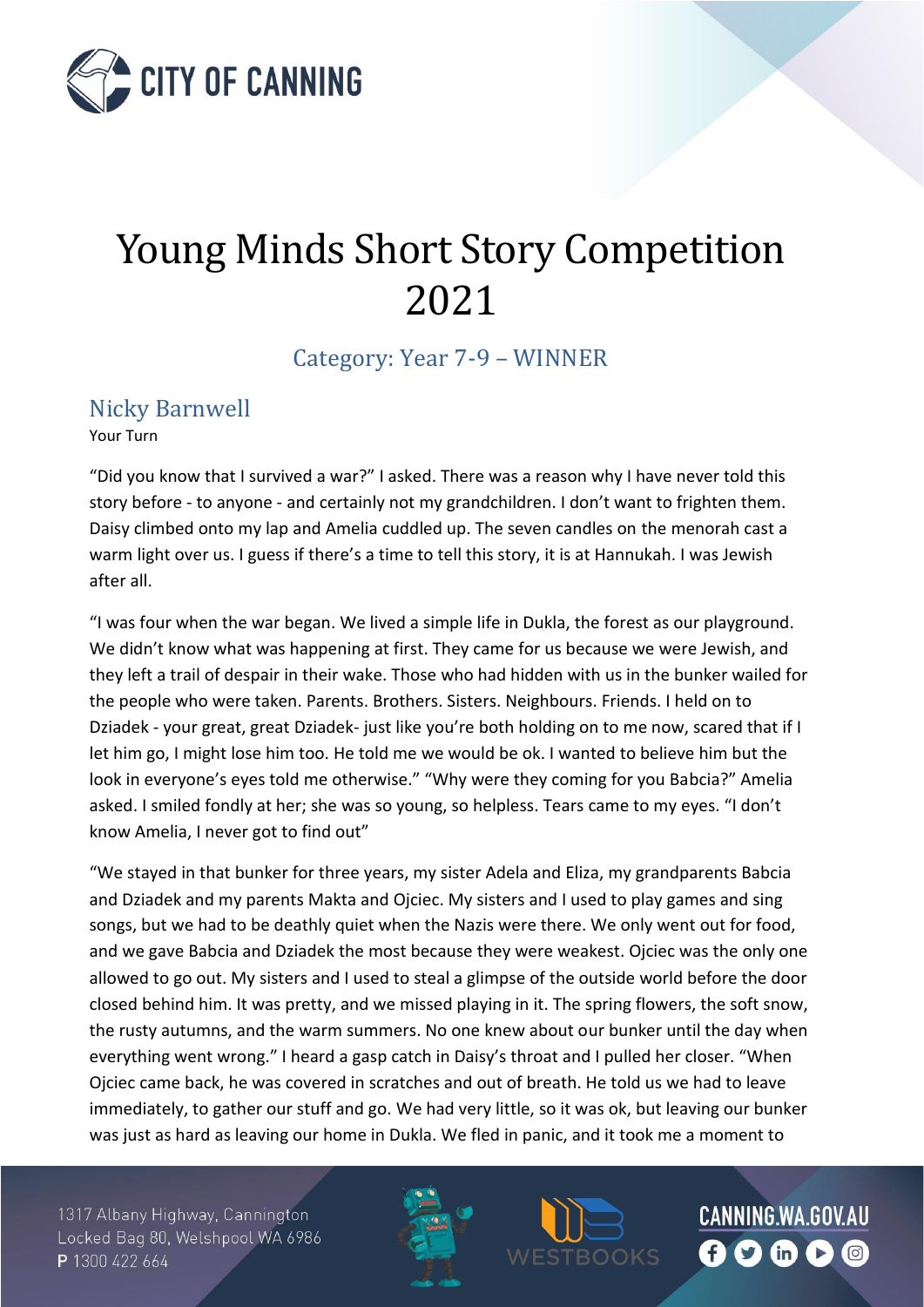realise Dziadek and Babcia weren't running with us. I turned and saw my grandparents standing at the bunker door. Their eyes locked on something to the side. They had seen the approaching soldiers before I did. I went to go back but Ojciec grabbed my hand and yelled, 'No! I am sorry, but one day you will understand'. He had tears in his eyes. As we ran, I heard one gunshot and then another. I didn't look back. I never wanted to look back."

I looked at my grandkids. "Now I understand" I said. "And I would do the same for you. We were so scared. We ran for our lives, then we heard them. They had dogs. The Nazis were coming. We hid again in the trees, my sisters and I weeping quietly. We ran, stumbling over tree roots. When night fell, we stopped, and my mother gave me her locket – our family captured inside a silver heart. I hugged her but I did not understand that would be the last time I would see her. Ojciec and I went on". I looked at the faces of my grandkids as I said that. I remembered the joy I had at their age. I remembered playing in the forest. I remembered how sad I was leaving my childhood behind. "My family forever missing." I smiled sadly and looked into Daisy and Amelia's wide eyes. "And that is the end of that story ", I whispered. "And now it is your turn to start a new one".

1317 Albany Highway, Cannington Locked Bag 80, Welshpool WA 6986 P 1300 422 664





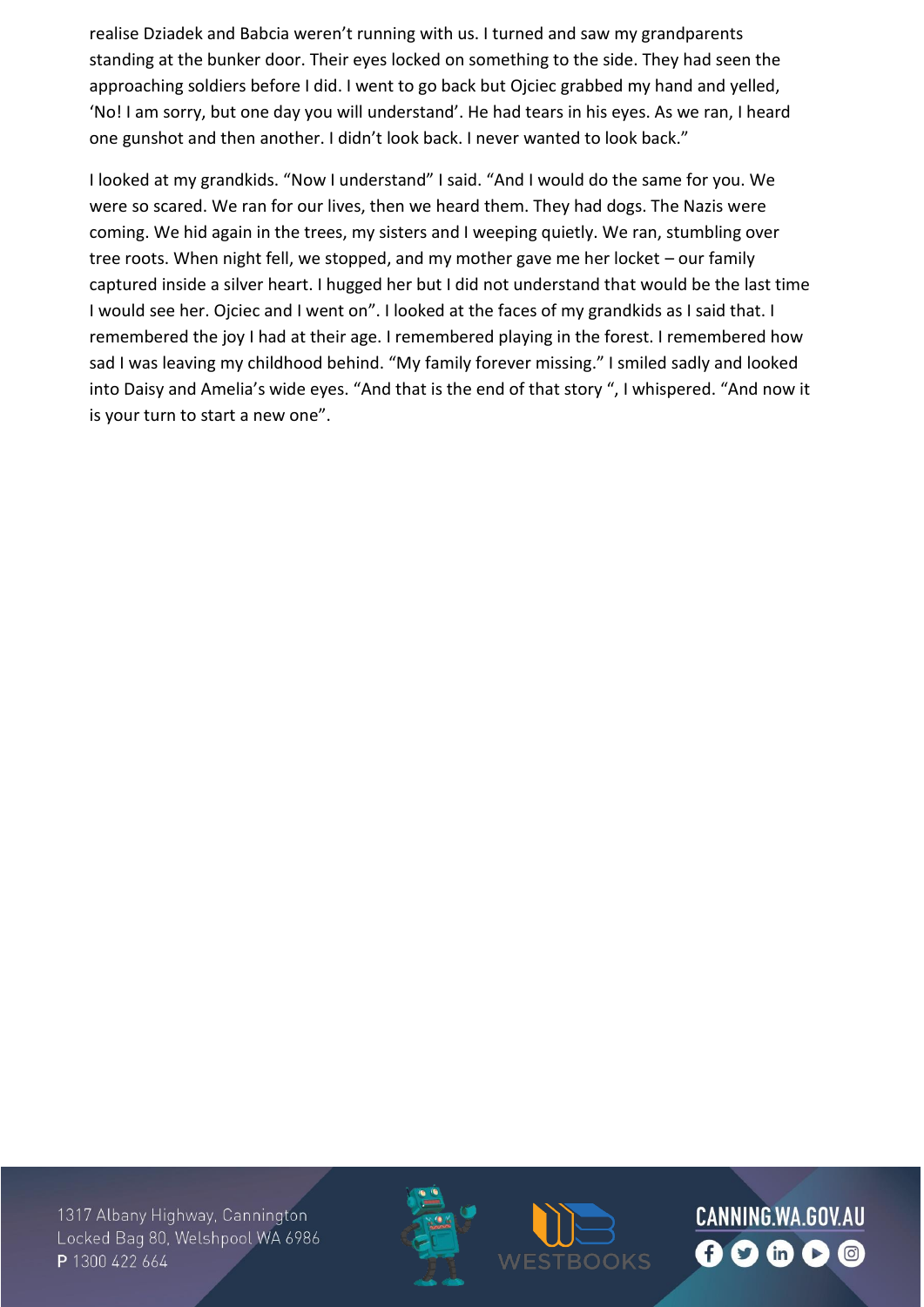## Category: Year 10-12 – WINNER

## Mehvish Mehboob

There's something beautiful about the end of the world. In the forgotten forest where spring blows its last breath; a gentle breeze, ambers and orange steal the sky's cerulean. It's late afternoon as a mother walks down a worn pebble stone road twining through the trees. Rain is on the horizon, an ever-darkening shadow, but for now, the birds sing their last songs, and the flowers bloom a little longer. Her daughter skips ahead, dark braids catching light and glowing as sun trickles through the thickets, creating a halo around her head.

Amidst the mountains, a shepherd looks out to the prairies where sheep trot in their own oblivion. A lamb stands next to its mother, soft, snowy cotton in pure innocence. He's lived amongst the rolling hills and eternal green for years past, knowing no other life. The soil is rich in his hands, running through his fingers and he breathes in the fresh air, like sweet ichor, flowing into his lungs and through his veins. This land is his. It always was and always would be. Until it wasn't In the meadows we lay that day, hands intertwined in our forever. Flower crowns sat atop our heads, and you laughed, said it was silly, but the blossoms were in your hair too. The grass tickled our faces as the sunlight disappeared below the horizon for the final time. One by one, a myriad of diamonds glinted at us from above, as if someone had haphazardly sprinkled glitter across the sky. The fireflies were floating stars, the crickets our symphony. We danced as the wind died down to a gentle zephyr, and you held me as we gazed upon the infinite galaxy. The moon peered a little closer, yearning to feel our warmth. The next day the storms arrived, great beasts of grey with no escape, cleaving anything and everything with fury to rival ancient gods. We ran when we could, leaving behind our livelihood. You buried the agony so well, though your eyes silently dripped, but you said it was alright.

We had each other. Passing through the cliffs, there was something strangely striking about the destruction. The rain was relentless and one moment froze for eternity. A flash of lightning illuminating the sky as it struck down on our mountain before the inferno took over, hunting us down. The darkness was ablaze, roaring marigold oranges and yellow and a beast of ash was born. The creature pounced after us with claws; tendrils of smoke that wanted to slither into our lungs and choke us from inside. We made it out, until we didn't. We approached salvation, so close to our promised future in a new life. The unknown awaited. Still better than nothing. We made it together, and we were going to board that ship, almost there, but so were the masses.

Before we could step aboard, you were torn apart from me, our forever cutting short and my heart splintered. You were gone, and I was alone, watching you drift further and further away. They call this new world "Aether," but life is a prison of aluminium and quartz glass, of promised futures and everlasting hope. In the inky blackness, I have found the answer to where lost things and lost dreams go. To a world where even the stars stare back with despair. Sometimes I still hear your voice, see your shadow. My cheeks press against the glass. It's warm inside, but my body shivers in absolute zero. In this world, all that's left is a desolate void and the stars are no less empty than I. I relive the day I left you, as Earth wept, and you were nothing but a small fleck in the distance. I followed you through my kaleidoscope of

1317 Albany Highway, Cannington Locked Bag 80, Welshpool WA 6986 P 1300 422 664





CANNING.WA.GOV.AU